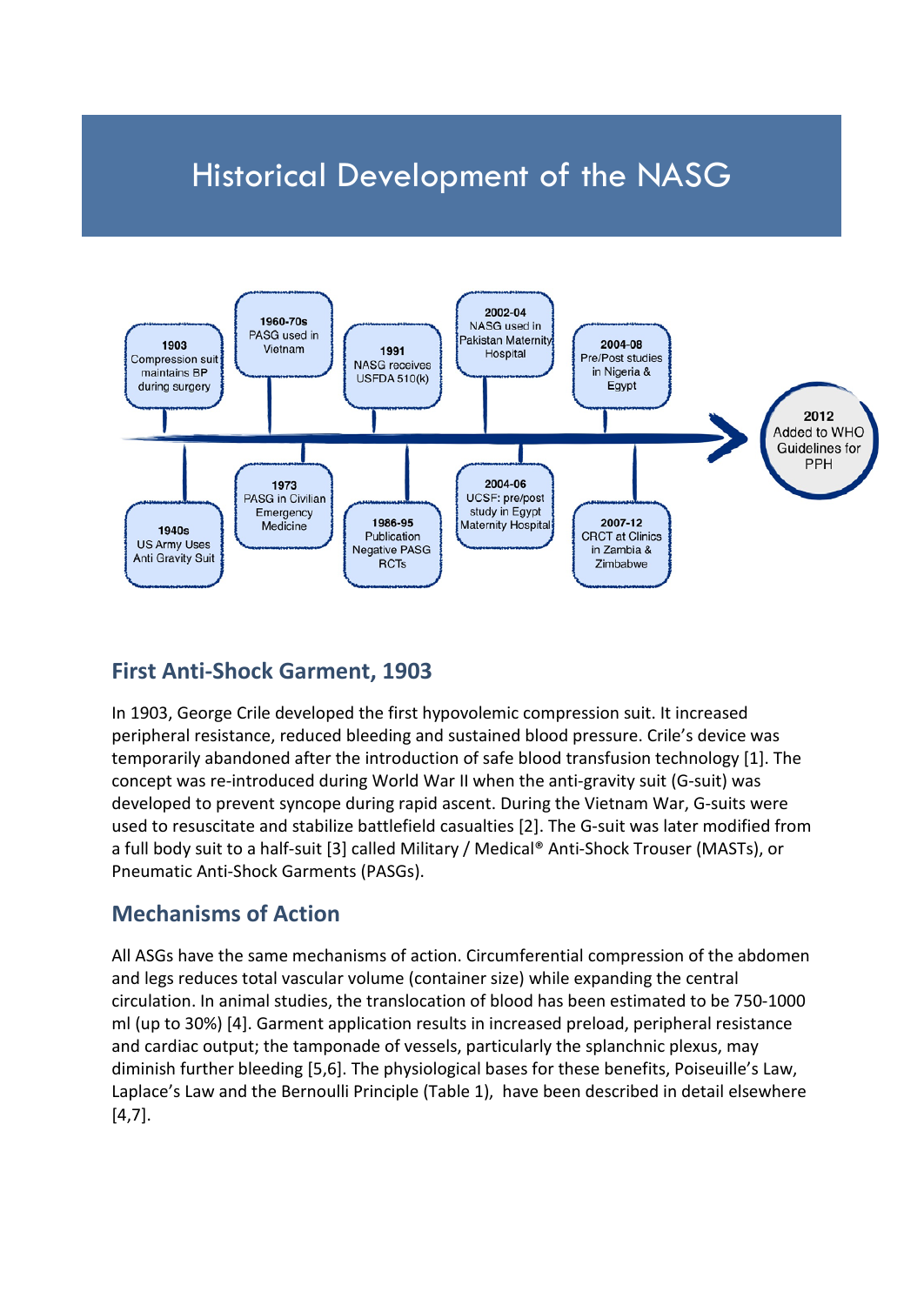### **Table 1**

#### **Laws of physics underlying the mechanisms of action of anti-shock garments**

#### **Poiseuille's Law: F =**  $(P_1 - P_2) R^4 / 8N \cdot L$

F, flow; P1, entrance pressure; P2, exit pressure; R, radius; N, viscosity; L, length Flow rate through a blood vessel is related to the vessel's radius; rate per unit time is related to the fourth power of the radius [4,7]

#### **Laplace's Law: T = P·R**

T, tension inside blood vessel; P, transmural pressure; R, vessel radius

External counter-pressure compresses lower body and splanchnic vessels, reduces transmural pressure and vessel radius. These synergistic effects reduce the difference in tension across the vessel, reducing blood loss [7]

#### **Bernoulli Principle: Q = (A·P + 2V) / E**

Q, rate of leakage; A, area of laceration/tear/opening; P, transmural pressure; E, density of blood; V, speed or velocity of blood flow

Rate of leakage from open blood vessels depends on the size of the defect and the intraluminal pressure and the extraluminal pressure (together represented by transmural pressure). External pressure compresses torn vessel walls and reduces the area of the defect [4,7]

## **Animal Studies**

Much of the supportive data for the physiological effects of ASGs come from animal studies (Table 2) that have demonstrated decreased bleeding, increased systolic blood pressure (SBP) and increased survival [\[8-11\]](#page-8-7).

| <b>Table 2</b>                                             |                                                                                                                                                                                                |                                                                                                                                                                                                                                                     |  |  |  |
|------------------------------------------------------------|------------------------------------------------------------------------------------------------------------------------------------------------------------------------------------------------|-----------------------------------------------------------------------------------------------------------------------------------------------------------------------------------------------------------------------------------------------------|--|--|--|
| <b>Pneumatic anti-shock garments (PASG) animal studies</b> |                                                                                                                                                                                                |                                                                                                                                                                                                                                                     |  |  |  |
| Author; year<br>[ref. no.]                                 | <b>Study Design</b>                                                                                                                                                                            | <b>Outcomes</b>                                                                                                                                                                                                                                     |  |  |  |
| <b>Gardner and</b><br>Storer; 1966 [8]                     | Case series of 8 dogs with<br>transected intra-abdominal<br>aortas treated with pneumatic<br>abdominal sleeve                                                                                  | Sustained mean SBP 74 mm Hg (40-110 mm Hg); when<br>sleeve deflated after 1 hour, 6 of 8 dogs lost blood<br>pressure and died within 5 minutes; 2 dogs survived 30<br>and 40 minutes after deflation; both showed sealing at<br>the aortic incision |  |  |  |
| Gardner; 1969<br>[9]                                       | Comparative study of 16 dogs<br>with wounds to the iliac artery<br>(8 PASG, 8 control)                                                                                                         | All controls died within minutes of the surgical incision;<br>8 PASG-treated dogs survived until the PASG was<br>deflated 60 minutes later; 75% of survivors died within<br>5 minutes of deflation                                                  |  |  |  |
| Aberg et al; 1986<br>$[10]$                                | Comparative study of 30 rats (5)<br>control, 5 PASG alone, 10 saline<br>infusion alone, 10 PASG with<br>saline infusion) subjected to<br>lethal hepatic and retro-hepatic<br>caval vein injury | PASG-alone group showed increase in median survival<br>time: 120 minutes (114-120) vs. 10 minutes (9-26) in<br>control group; 9 of 10 animals with combined PASG<br>and infusion treatment developed pulmonary oedema                               |  |  |  |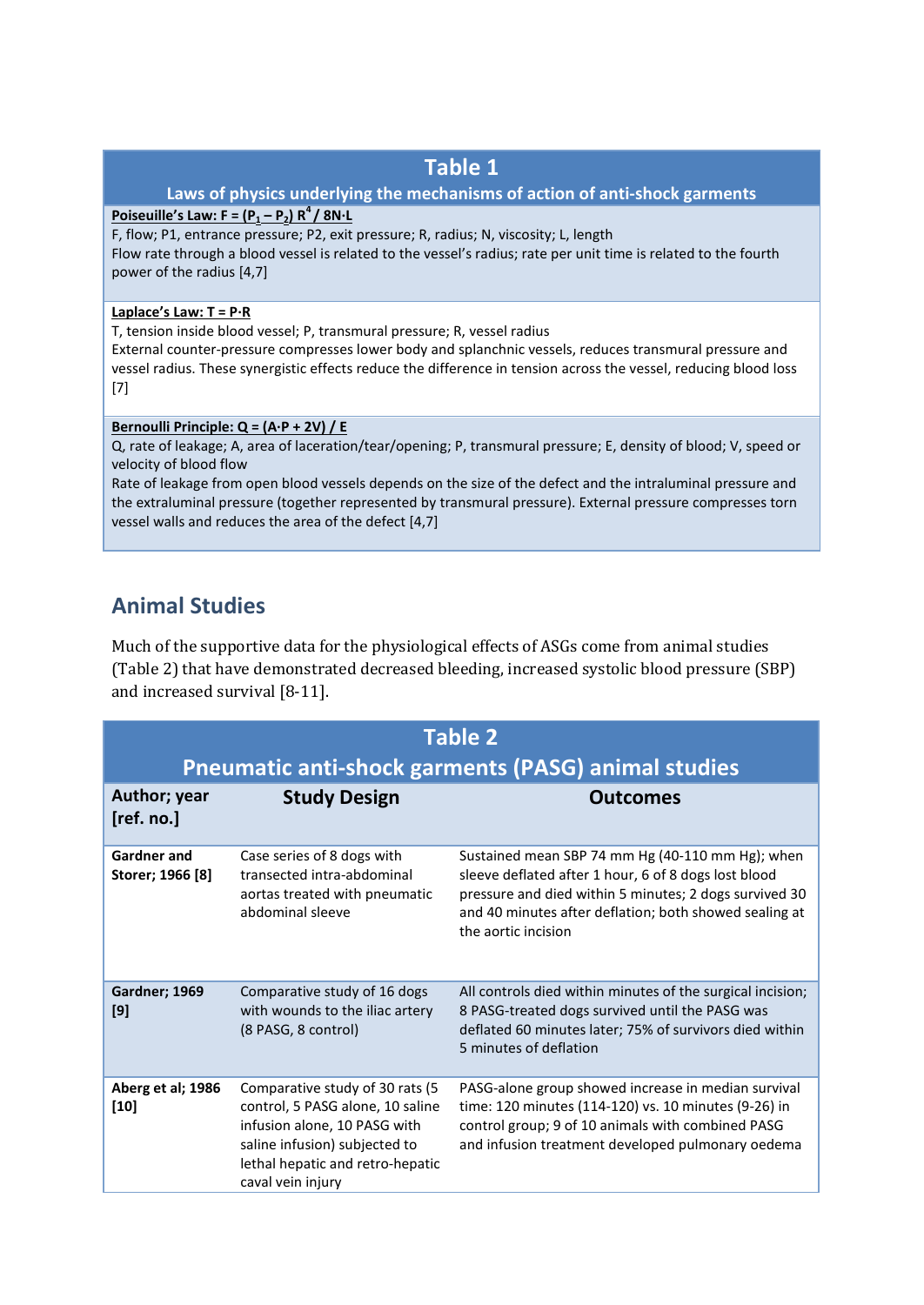## **PASG in Emergency Medicine**

PASGs were introduced into civilian emergency medicine in 1973; the successful report of this introduction [\[12\]](#page-8-8) initiated a wave of acceptance [\[13\]](#page-8-9). PASGs were used for shock and trauma, including pelvic and lower limb fractures, hypovolemic and septic shock [\[4,](#page-8-3)[12,](#page-8-8)[14-](#page-8-10) [16\]](#page-8-10). Despite the lack of positive randomized control trials (RCTs), in 1977 the American College of Surgeons' Committee on Trauma included PASGs as essential equipment for ambulances[\[17\]](#page-8-11).

Contraindications included injuries above the diaphragm and congestive heart failure or pulmonary edema [\[12\]](#page-8-8). A variety of reported adverse effects of PASG use include: decreased urine output, increased intraoperative blood loss, hypoxia, ischemia, dyspnea or other forms of respiratory distress, increased acidosis and the development of compartment syndrome [\[1,](#page-8-0)[4,](#page-8-3)[14](#page-8-10)[,18-25\]](#page-8-12).

A team of researchers conducted a 2.5 year randomized prospective study of PASG for prehospital treatment of hypotensive trauma patients in urban Houston, Texas, USA. Patients with entry SBP ≤ 90 mmHg were randomized into control and PASG groups by alternate-day methodology. There were no significant differences in paramedic management, demographics, or injury type. Two key analyses were published [\[19](#page-8-13)[,25\]](#page-9-0); a third analysis [\[21\]](#page-9-1) included one additional year of enrolment. Chang later conducted a similar RCT [\[26\]](#page-9-2). All four reports (Table 3) failed to demonstrate efficacy of PASG in reducing morbidity or mortality.

#### **Table 3**

## **Pneumatic anti-shock garments (PASG) randomized controlled trials in human emergency medicine**

| Author; year<br>[ref. no.]   | Number; type of trauma                                                                                                 | <b>Outcomes</b>                                                                                                                                                                                                    |
|------------------------------|------------------------------------------------------------------------------------------------------------------------|--------------------------------------------------------------------------------------------------------------------------------------------------------------------------------------------------------------------|
| Pepe et al.;<br>1986 [21]    | 401 patients: 74 primary truncal injuries,<br>175 penetrating abdominal injuries, 152<br>penetrating thoracic injuries | No statistically significant differences in<br>survival; compartment syndrome in three<br><b>PASG patients</b>                                                                                                     |
| Bickell et al.;<br>1987 [15] | 201 patients (97 PASG, 104 control) all with<br>gunshot or stab wounds to anterior<br>abdomen                          | Survival rates higher in the non-PASG group<br>$(77.9\% \text{ vs. } 69.1\% \text{ in PASG group}, p = 0.097)$                                                                                                     |
| Mattox et al.;<br>1989 [17]  | 784 patients (345 PASG, 439 control)                                                                                   | PASG required longer stays in intensive care<br>unit (ICU) (3.7 ± 12.5 days vs. 1.9 ± 6.5, p<br><0.05) and had lower survival rates (69%<br>survival rate for PASG patients vs. 75% for<br>control, $p \le 0.05$ ) |
| Chang et al.;<br>1995 [22]   | 248 trauma patients (95 PASG, 153 control)                                                                             | PASG group had longer hospitalizations 11.2<br>$\pm$ 34.3 days vs. 8.5 $\pm$ 17.0 days for control, ns)<br>and lower survival rates (59.0% PASG vs.<br>$62.1\%$ control, ns)                                       |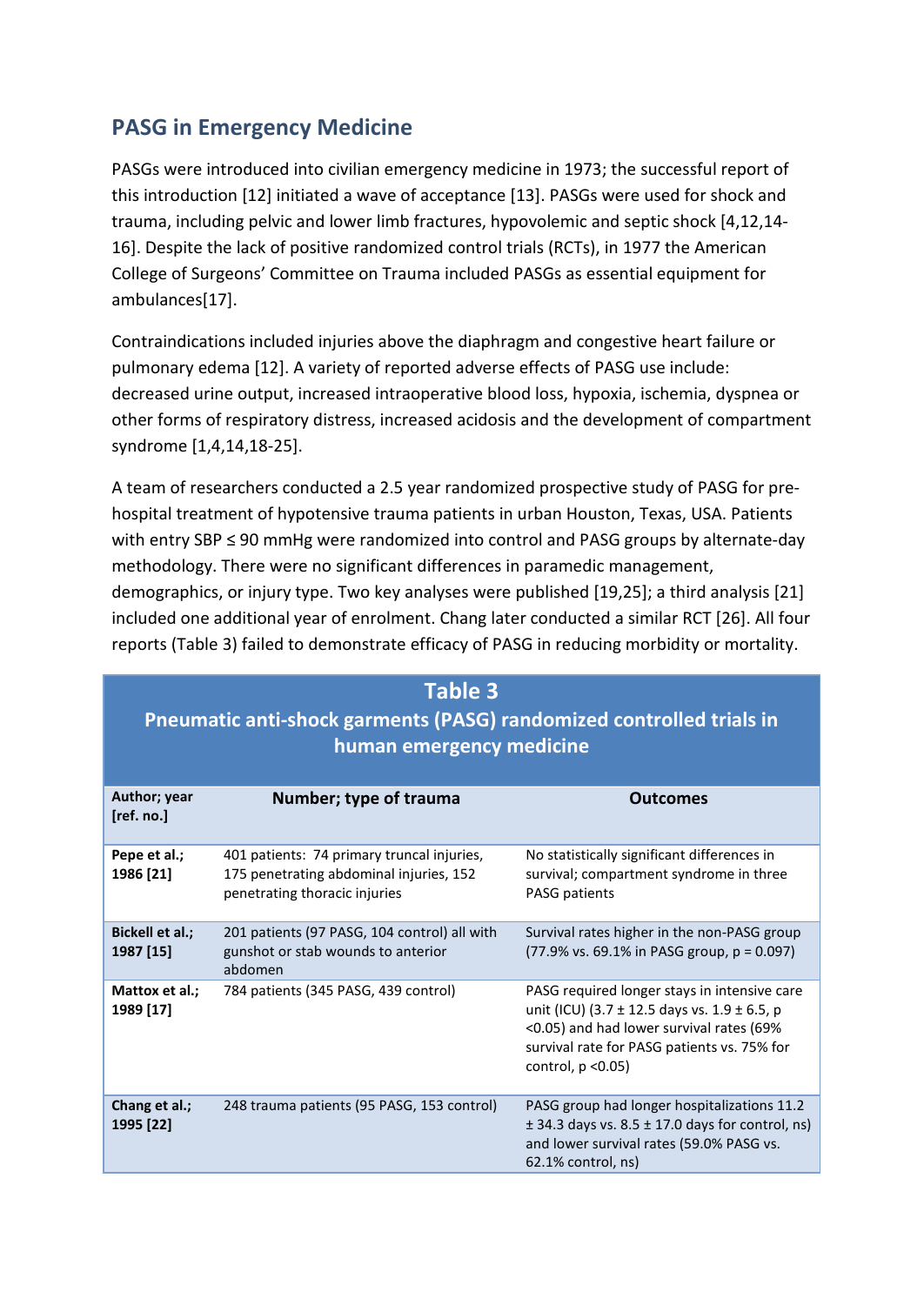A Cochrane meta-analysis (n=1075) found the PASG group had a non-statistically significant higher risk of death, RR 1.13 (95% CI = 0.97 to 1.32), and longer stays in the ICU, RR 1.7 days (95% CI = 0.33 to 2.98) [\[27\]](#page-9-3). The authors also noted the poor quality of the trials.

The results from these pre-hospital RCTs may be confounded by the inclusion of patients with upper body injuries and by the urban setting with rapid transport to trauma hospitals available; the time required for PASG application may have delayed such transport [\[13\]](#page-8-9). Additionally, these RCTs did not control for confounders such as age, haemorrhage severity or time to garment application [\[28\]](#page-9-4).

## **Current Status in Emergency Medicine**

After publication of these RCTs, PASG use became controversial [\[24](#page-9-5)[,27](#page-9-3)[,29](#page-9-6)[,30\]](#page-9-7). In 1997, the PASG was deemed "effective" by the National Association of EMS Physicians [\[15\]](#page-8-14) only for ruptured abdominal aneurysms and "potentially beneficial" for pelvic fracture or lower extremity haemorrhage [\[31\]](#page-9-8). Some emergency medical practitioners still recommend PASG for pre-hospital care [\[13\]](#page-8-9) and it remains in emergency medicine curricula and textbooks [\[29,](#page-9-6)[32\]](#page-9-9).

## **PASG for Obstetric Haemorrhage**

While there are no PASG RCTs for obstetric haemorrhage, there are case studies described elsewhere [\[7\]](#page-8-6) and summarized in Table 4 [\[23](#page-9-10)[,33-37\]](#page-9-11).

These cases indicate that the PASG may be useful in managing obstetric haemorrhage as a temporizing measure before definitive treatment or as a last resort when other methods have failed. Further support for PASG use for obstetric haemorrhage is a Doppler study of regional blood flow on ten healthy adults [\[38\]](#page-9-12). PASG inflation resulted in decreased aortic blood flow from the superior mesenteric to immediately below the renal arteries. In France, the "pantaloon antichoc" is endorsed for postpartum haemorrhage, DICs of pregnancy, and other obstetric and gynecological bleeding [\[39\]](#page-9-13).

Investigations are on-going in Nepal currently with an improvised PASG. Hauswald and Kerr are conducting trials of this device, improvised from canvas, bicycle tire inner tubes, and a soccer ball. Results of outcomes have not yet been published, but Doppler flow studies indicate decreased blood flow in the pelvis with proper application [\[40\]](#page-9-14).

Currently there is interest in treating women with hypovolemic shock secondary to obstetric haemorrhage in low resource settings with a lower-technology, easy to apply first-aid device such as the NASG [\[5](#page-8-4)[,41-43\]](#page-10-0).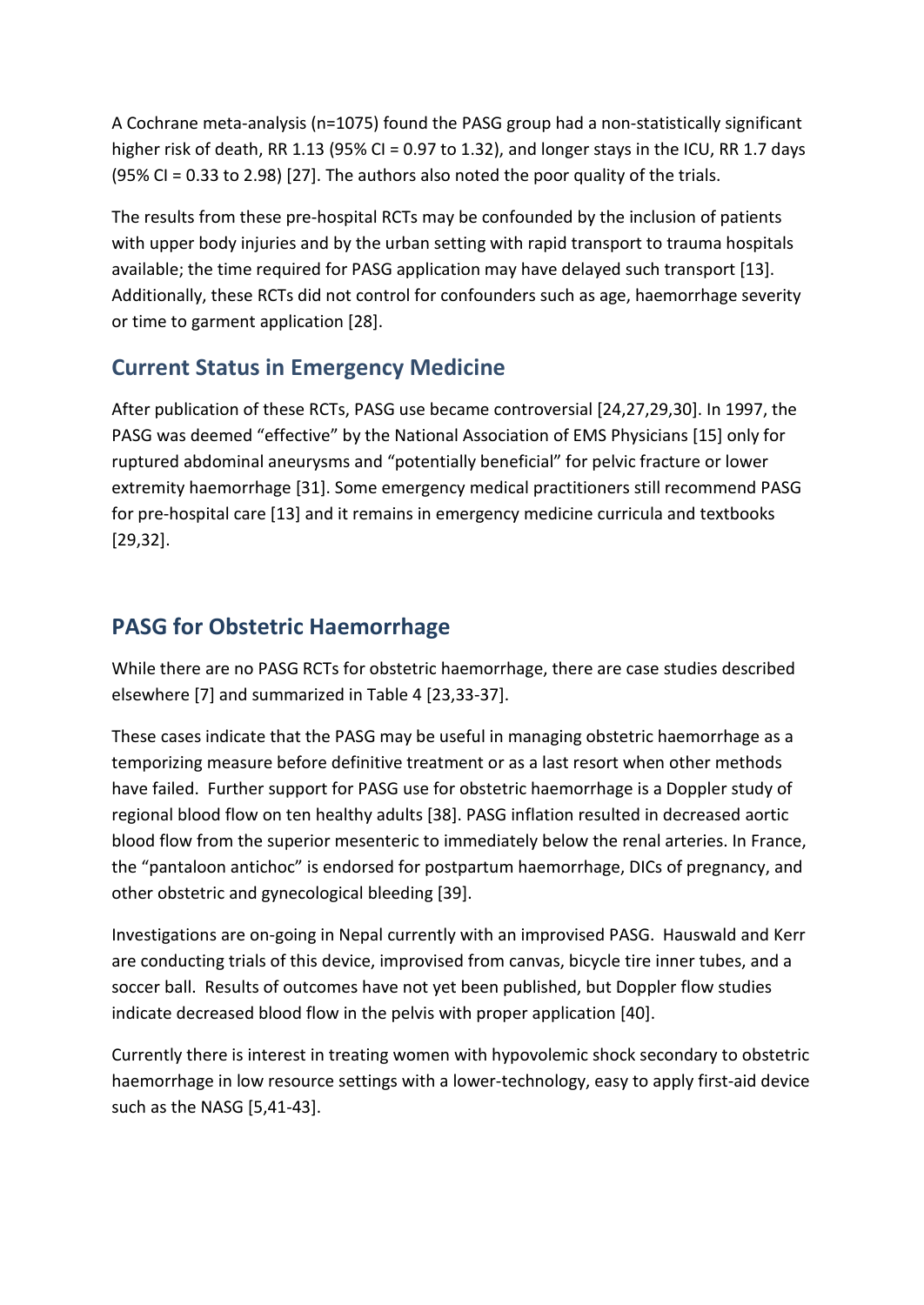## **Table 4 Pneumatic anti-shock garment (PASG) case studies of obstetric haemorrhage**

| Author; year<br>[ref. no.]                  | Number; aetiologies                                                                                                                                                                                                                                           | <b>Interventions before PASG</b>                                                                                                                                                                                                                                                                                               | <b>Outcomes after PASG</b>                                                                                                                                                                                                                 |
|---------------------------------------------|---------------------------------------------------------------------------------------------------------------------------------------------------------------------------------------------------------------------------------------------------------------|--------------------------------------------------------------------------------------------------------------------------------------------------------------------------------------------------------------------------------------------------------------------------------------------------------------------------------|--------------------------------------------------------------------------------------------------------------------------------------------------------------------------------------------------------------------------------------------|
| Gardner et al.;<br>1958 [33]                | 1 woman with<br>placenta percreta<br>and uncontrollable<br>haemorrhage                                                                                                                                                                                        | Patient received >57 units of<br>blood during failed surgery for<br>adherent placenta, abdominal<br>hysterectomy, and ligation of<br>internal iliac arteries; had uterine<br>packing. BP 86/62, pulse 144,<br>haemorrhage continued                                                                                            | After PASG only one<br>additional unit of blood was<br>required; patient stabilized<br>with BP 104-72                                                                                                                                      |
| <b>Hall and</b><br>Marshall; 1979<br>$[34]$ | 4 women with<br>ruptured ectopic<br>pregnancies for pre-<br>surgical treatment                                                                                                                                                                                | None reported; IV fluid<br>replacement began at same time<br>as PASG application                                                                                                                                                                                                                                               | All had decreased blood loss,<br>improved vital signs, and<br>improved organ perfusion                                                                                                                                                     |
| Pelligra and<br>Sandberg; 1979<br>$[23]$    | 3 women with<br>obstetric<br>haemorrhage:<br>1. Intra-abdominal<br>bleeding post -<br>caesarean section<br>2. Placenta praevia,<br>caesarean section,<br>disseminated<br>intravascular<br>coagulopathy (DIC)<br>3. Post-<br>hysterectomy,<br>placenta accreta | 1. 31 units whole blood, 8 units<br>fresh frozen plasma (FFP), 4 units<br>platelets, 7 units packed red blood<br>cells (RBCs), and cryoprecipitate<br>over 30 hours<br>2. 8 units packed RBCs, 6 units<br>platelets, and 4 units FFP<br>3.63 units blood, 25 units FFP, 18<br>units cryoprecipitate, and 132<br>platelet packs | 1. Condition stabilized within<br>1 hour of PASG placement<br>2. Transferred 56 km to fully<br>equipped facility where<br>patient received additional<br>blood products and<br>remained stable<br>3. Responded quickly when<br>PASG placed |
| Sandberg and<br>Pelligra; 1983<br>$[35]$    | 3 women with<br>obstetric<br>haemorrhage (one<br>was previously<br>reported in Pelligra<br>and Sandberg 1979)<br>described above                                                                                                                              | 1. Intrauterine gestation treated<br>by laparotomy after >5000 mL of<br>blood loss<br>2. Hysterectomy following<br>spontaneous foetal death                                                                                                                                                                                    | Application of PASG led to<br>increased blood pressure<br>and decreased blood loss for<br>both women                                                                                                                                       |
| Andrae et al.;<br>1999 [36]                 | 2 women with<br>hypovolaemic shock<br>due to uterine<br>bleeding                                                                                                                                                                                              | Both received uterotonics,<br>pressors, IV fluids, blood and<br>blood components<br>1. Placenta accreta<br>2. Undiagnosed severe uterine<br>bleeding                                                                                                                                                                           | PASG provided temporizing<br>stabilization; bleeding<br>ceased while PASG was in<br>place, but started again after<br>PASG removal; radiological<br>intervention by<br>transcatheter embolization<br>was needed for full recovery          |
| Ramachandran<br>and Kirk; 2004<br>$[37]$    | 1 woman post-<br>caesarean section for<br>abdominal pregnancy                                                                                                                                                                                                 | IV infusions, two surgeries to<br>remove the infant and placenta,<br>blood and blood products,<br>abdominal packing; patient<br>remained hypotensive, continued<br>bleeding, and developed DIC                                                                                                                                 | PASG effected decreased<br>bleeding, increased blood<br>pressure; coagulation profile<br>improved rapidly                                                                                                                                  |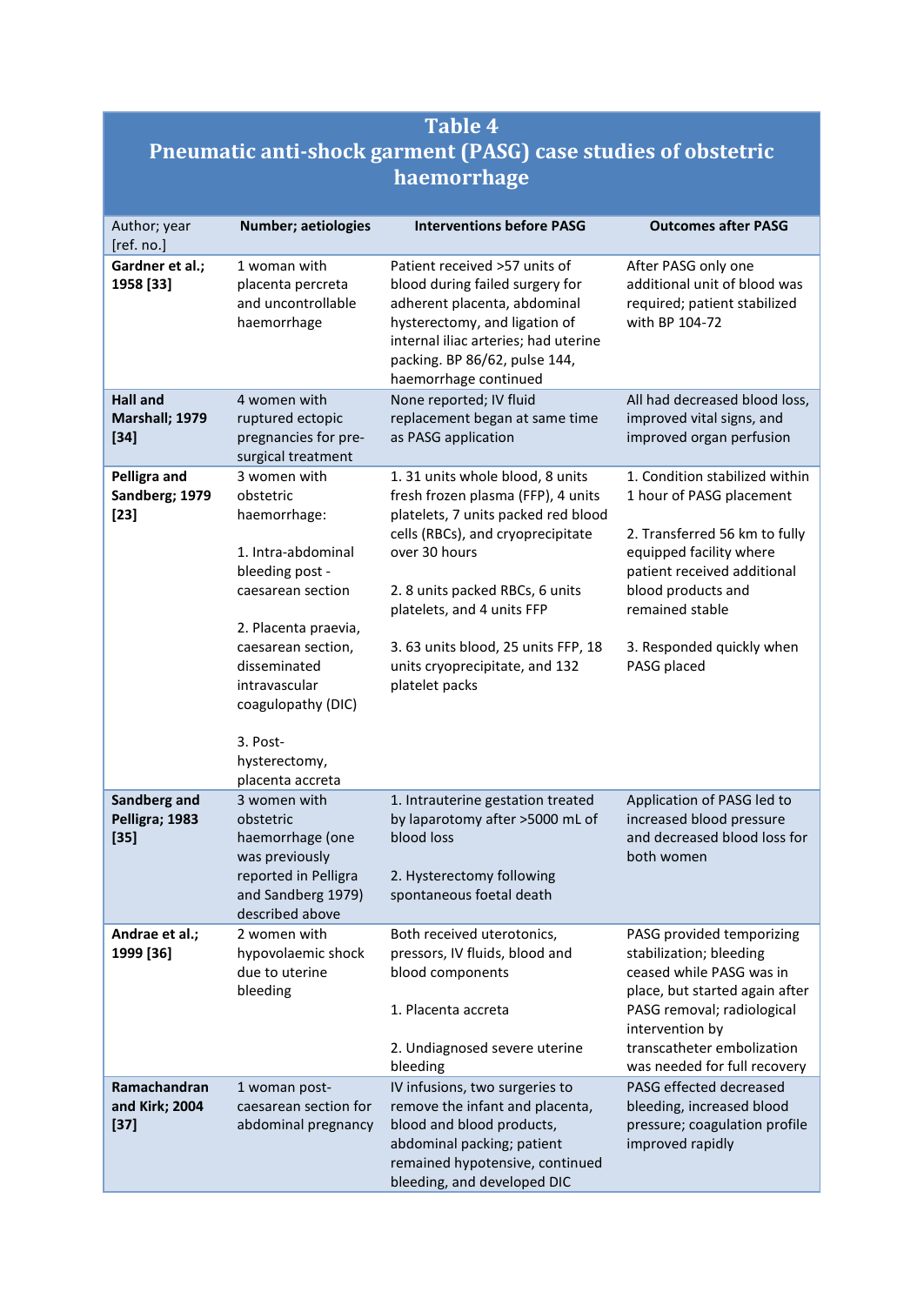## **NASG**

The NASG is a lightweight, relatively inexpensive, washable neoprene suit comprised of articulated horizontal segments with three segments on each leg, one segment over the



pelvis and another over the abdomen, which includes a foam compression ball (Figure 1). Using the three-way elasticity of neoprene and the tight closure of the Velcro™, the garment applies 20 to 40 mmHg circumferential counter-pressure to the lower body to reverse hypovolemic shock by shunting blood to the vital core organs [\[7\]](#page-8-6).

Figure 1. Patient wearing non-pneumatic anti-shock garment (NASG).

The garment was developed in 1971 by Dr. Ralph Pelligra of the National Aeronautics and Space Administration/Ames Research Centre (NASA/Ames) [\[41\]](#page-10-0). In 1991 the NASG (Zoex Corporation, Ashland, OR, USA) received a US Food and Drug Administration 510(k) medical device regulations number. Based on the PASG's circumferential counter-pressure, but without air bladders, manometers, stop cocks, foot pump and tubing, and the associated risks of over-inflation and subsequent ischemia, the NASG is a promising first-aid treatment for hemorrhagic shock [\[5](#page-8-4)[,7](#page-8-6)[,42-47\]](#page-10-1).

### **Advantages of NASG for Obstetric Haemorrhage**

Despite the lack of RCTs, it is speculated that NASG use for obstetric haemorrhage in low resource settings might yield better results than the PASG trauma RCTs [\[7\]](#page-8-6). First, the NASG avoids some PASG-related adverse outcomes due to its design, being non-inflatable and applying a lower pressure to the body (20-40 mmHg vs. PASG ≤104 mmHg) [\[7](#page-8-6)[,48\]](#page-10-2). Second, the NASG, used for obstetric haemorrhage, would be applied to reduce bleeding in the pelvic region, the region demonstrated to have the greatest effect from compression [\[38\]](#page-9-12). Third, the negative PASG RCTs might be associated with the studies' urban settings where transport to specialized trauma units is quick; non-PASG patients may have benefited from more rapid definitive treatment, as acknowledged by the studies' authors [\[19](#page-8-13)[,21](#page-9-1)[,26\]](#page-9-2).

The majority of maternal mortalities occur far from health care facilities and/or at facilities unable to provide rapid definitive treatment [\[49-51\]](#page-10-3). The NASG could be a first-aid temporizing device for women who face delays in obtaining emergency obstetric care. The simplicity of the NASG adds to its utility for use in community settings where health care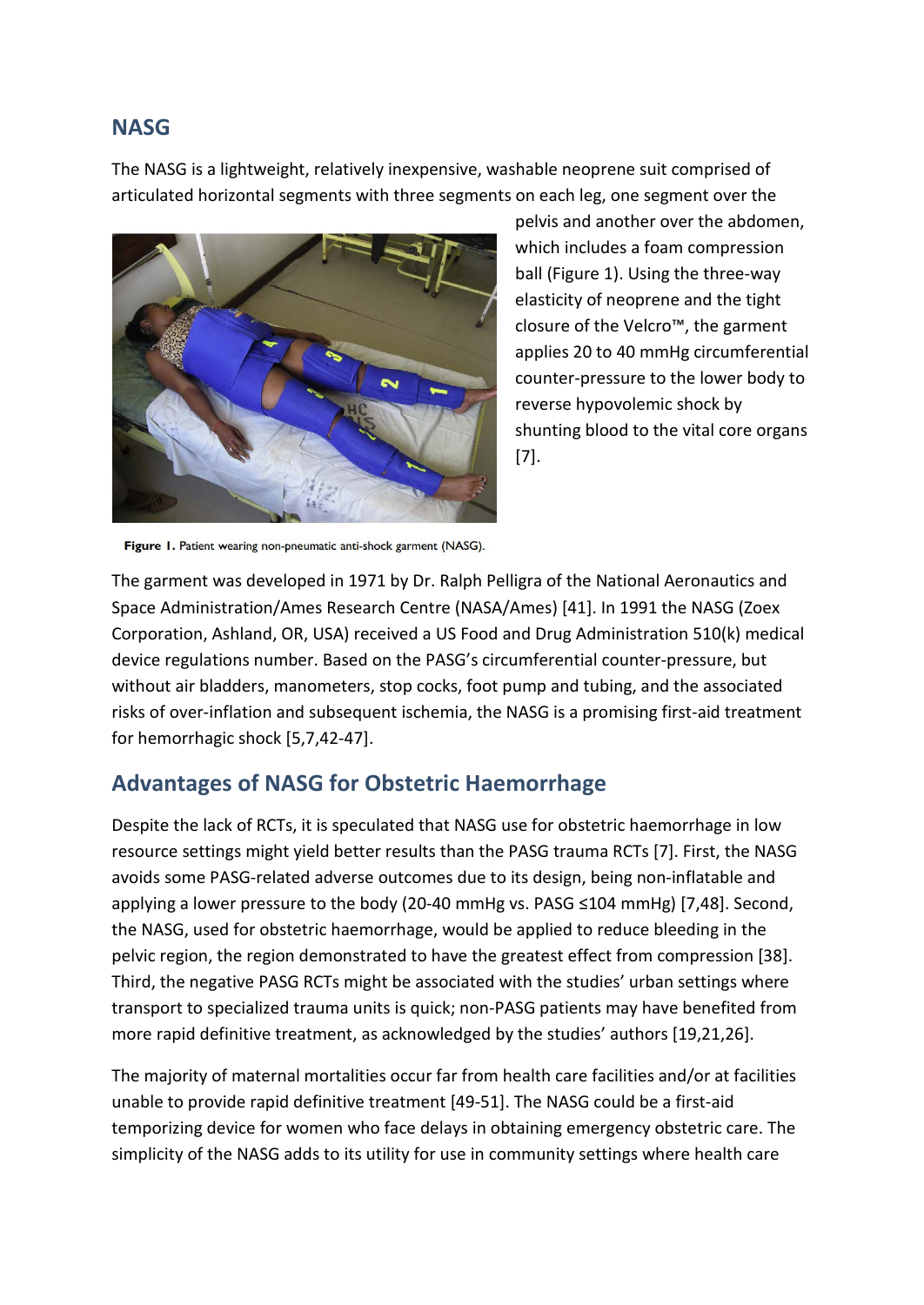providers may be alone or have minimal training [\[52-61\]](#page-10-4). Differences between the PASG and NASG are summarized in Table 5.

| <b>Table 5</b><br>Non-pneumatic anti-shock garments (NASG) vs. pneumatic anti-shock<br>garments (PASG) |                                                                                                                                                                                                                                                                                                                                  |                                                                                                                                                                                                                          |  |  |  |
|--------------------------------------------------------------------------------------------------------|----------------------------------------------------------------------------------------------------------------------------------------------------------------------------------------------------------------------------------------------------------------------------------------------------------------------------------|--------------------------------------------------------------------------------------------------------------------------------------------------------------------------------------------------------------------------|--|--|--|
|                                                                                                        | PASG*                                                                                                                                                                                                                                                                                                                            | <b>NASG</b>                                                                                                                                                                                                              |  |  |  |
| Personnel<br>required                                                                                  | At least 2 authorized personnel (emergency<br>medical technicians/ paramedics with NASG<br>training and certification) [54,55]                                                                                                                                                                                                   | 1 person, no medical background<br>required [5,7,45,46,47,49,50,61,63]                                                                                                                                                   |  |  |  |
| <b>Complexity</b>                                                                                      | High; may require removing patient's clothing or<br>at least removing sharp objects from clothing,<br>inflation at multiple points, may require binding in<br>place with tape, possible pressure measuring with<br>specialized equipment and re-inflation or<br>deflation as necessary, managing PASG variations<br>[51, 54, 56] | Low; easy to apply, may be worn over<br>clothing, no inflation required<br>[5,7,45,46,47,49,50,61,63]                                                                                                                    |  |  |  |
| <b>Training</b><br>necessary for<br>application                                                        | Depending on regional protocols >10 hours,<br>regular practice and periodic re-training and exam<br>[55, 56]                                                                                                                                                                                                                     | <1 hour basic training with practice<br>[5,7,45,46,49,50,61,63]                                                                                                                                                          |  |  |  |
| <b>Management</b><br>during<br>transport                                                               | Complex; may require reading manometers,<br>re/deflating, monitoring vital signs [51,57]                                                                                                                                                                                                                                         | Simple; at most requires monitoring<br>vital signs and observation for dyspnea<br>[5, 47]                                                                                                                                |  |  |  |
| <b>Management</b><br>during and<br>after<br>resuscitation                                              | 1. Controlled fluid therapy by skilled attendant<br>2. PASG must be removed before diagnostic,<br>vaginal, and/or surgical procedures are performed<br>3. Physician must be present for deflation [51,58]                                                                                                                        | 1. Controlled fluid therapy by skilled<br>attendant<br>2. Uterine massage (internal or<br>external) and vaginal procedures can be<br>conducted with NASG in place<br>3. Removal must be conducted in<br>skilled facility |  |  |  |
|                                                                                                        |                                                                                                                                                                                                                                                                                                                                  | [5,7,45,46,47,49,50,61,63]                                                                                                                                                                                               |  |  |  |
| Cost                                                                                                   | Up to \$725.00 plus pressure-reading equipment<br>and pressure infuser, if required, and replacement<br>parts [51,59,60]                                                                                                                                                                                                         | \$60-\$300 depending on manufacturer                                                                                                                                                                                     |  |  |  |
| Maintenance                                                                                            | Machine wash/hand wash/wipe clean depending<br>on type. Repair as necessary; monthly inspections<br>recommended [51]                                                                                                                                                                                                             | Simple cleaning required after each<br>use; disinfect with bleach, launder,<br>hang dry [7,61]                                                                                                                           |  |  |  |
| <b>Adverse</b><br>outcomes                                                                             | Possible compartment syndrome, ischaemia and<br>acidosis [1,4,14,18-25]                                                                                                                                                                                                                                                          | None known [5,7,45,46,47,49,50,63]                                                                                                                                                                                       |  |  |  |
| Other<br>potential risks                                                                               | Risk of pump failure, leaks, cuts or tears, may not<br>stay closed [51,62]                                                                                                                                                                                                                                                       | None reported [5,7,45,46,47,49,50,63]                                                                                                                                                                                    |  |  |  |

\* May vary by PASG type and regional protocols.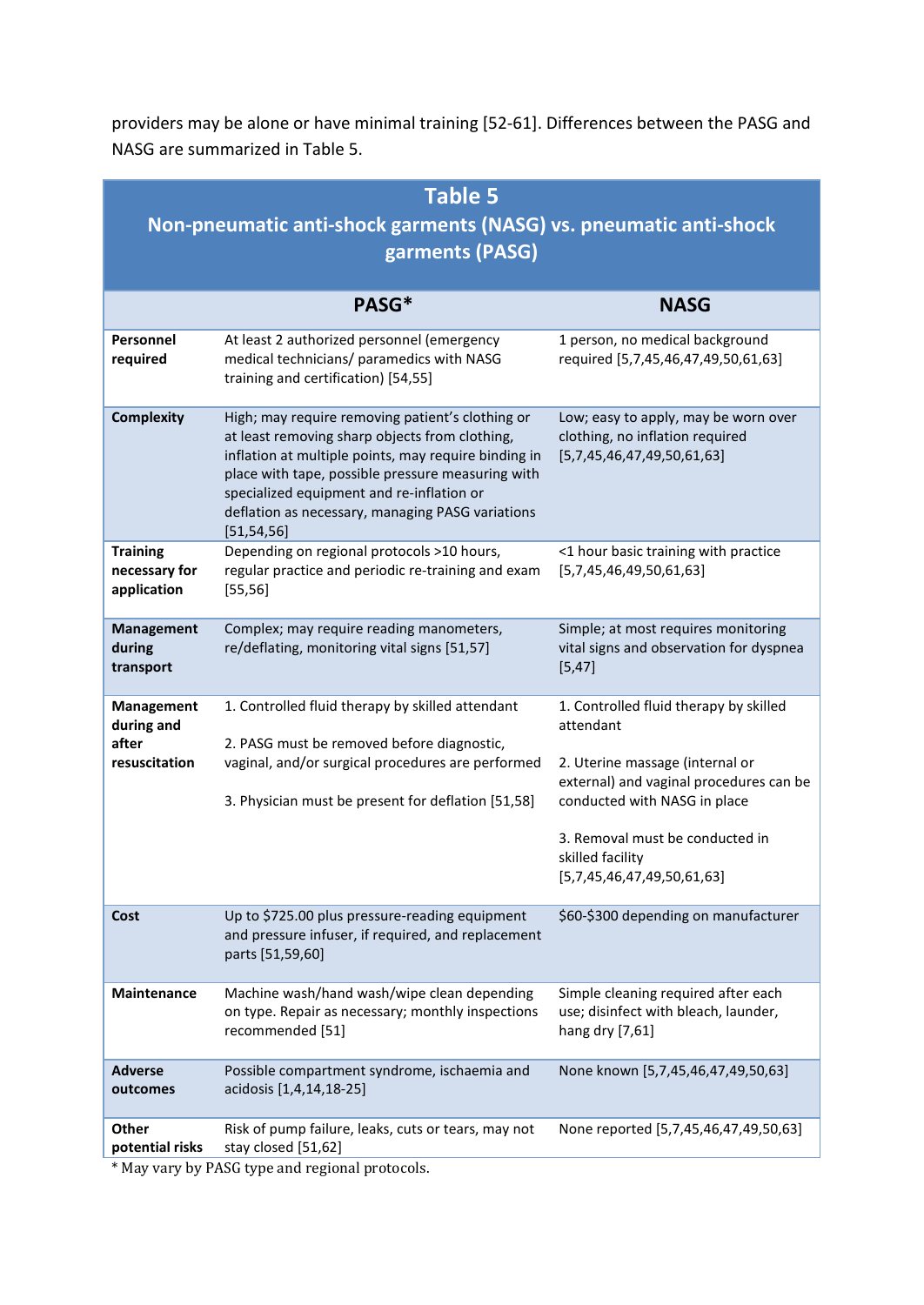## **NASG Studies**

Published reports on NASG studies for obstetrics can be found on the [www.safemotherhood.ucsf.edu/publications](http://www.safemotherhood.ucsf.edu/publications/) page. In one pilot [\[42\]](#page-10-1), two large pre-post studies [\[62-69\]](#page-11-0), a paper synthesizing outcomes on 3,561 women using the NASG [\[70\]](#page-11-1), and in a randomized cluster trial of NASG at the primary health care level [\[71\]](#page-11-2), the NASG consistently reduced maternal mortality by at least 50% and reduced time to recovery from shock significantly [\[43](#page-10-5)[,64\]](#page-11-3). A cost–effectiveness analysis of data from Nigeria and Egypt showed the NASG to be highly cost-effective [\[72\]](#page-11-4).

## **Summary**

All ASGs operate on the same principles, shunting blood from lower extremities to the core, reversing shock and decreasing blood loss. PASGs have had a controversial history, with negative or no difference findings in RCTs for trauma patients. Only case studies have been published on the PASG use in obstetrics. The NASG may overcome some of the deficiencies of the PASG. There are theoretical reasons why the negative RCTs of the PASG may not be applicable to the NASG: its improved design overcomes the risks associated with inflation and its intended use specifically for countering the delays in obtaining emergency obstetric care in low resource settings. Currently, evidence suggests the NASG is a promising first-aid device for obstetric haemorrhage and shock that may help overcome delays in transport and in acquiring appropriate haemorrhage management at referral facilities. It may also play a role in sophisticated tertiary care units by keeping women stable whilst awaiting arterial embolization, or as a post-surgical or last resort measure for intractable obstetric haemorrhage.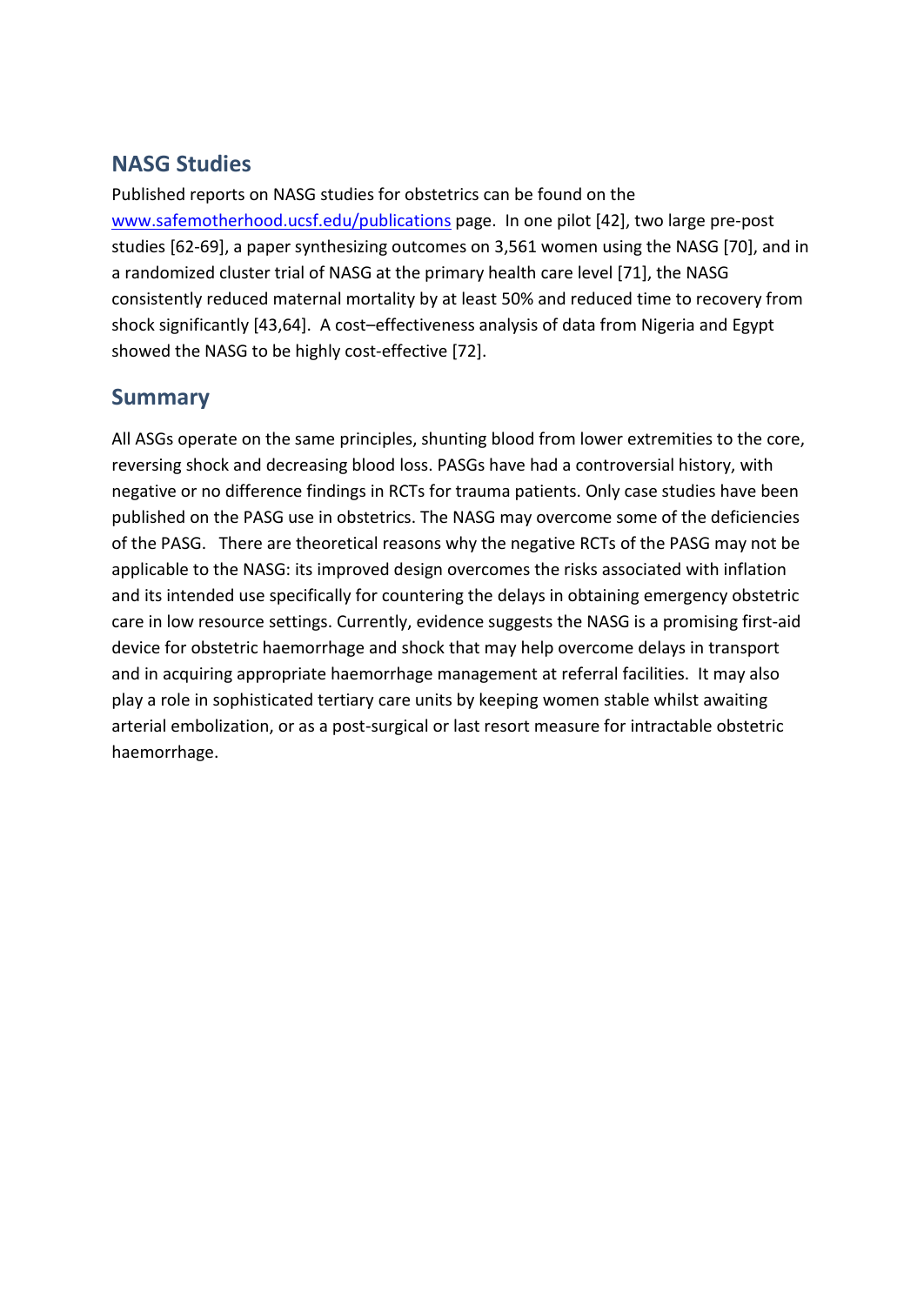## *References*

- <span id="page-8-0"></span>1. Vahedi M, Ayuyao A, Parsa M, Freeman H (1995) Pneumatic Antishock Garment-Associated Compartment Syndrome in Uninjured Lower Extremities. J Trauma 384: 616-618.
- <span id="page-8-1"></span>2. Cutler BS, Daggett WM (1971) Application of the "G-suit" to the control of hemorrhage in massive trauma. Ann Surg 173: 511-514.
- <span id="page-8-2"></span>3. Kaplan B, Poole F, Flagg J (1976) Medical pneumatic trouser for emergency autotransfusion. United States Patent 3933150. [http://wwwfreepatentsonlinecom/3933150html.](http://wwwfreepatentsonlinecom/3933150html) primary class: 601/151 International classes: A61F5/37; A61F17/00; A61H1/00 ed. USA: David Clark Company Inc
- <span id="page-8-3"></span>4. McSwain NE (1988) Pneumatic anti-shock garment: state of the art 1988. Ann Emerg Med 17: 506-525.
- <span id="page-8-4"></span>5. Hensleigh PA (2002) Anti-shock garment provides resuscitation and haemostasis for obstetric haemorrhage. BJOG 109: 1377-1384.
- <span id="page-8-5"></span>6. Schou J, Ginz HF, Herion HP, Huck D, Blum R, et al. (2000) Abdominal haemorrhage--a preventable cause of death after field stabilization? Resuscitation 43: 185-193.
- <span id="page-8-6"></span>7. Miller S, Ojengbede A, Turan JM, Ojengbede O, Butrick E, et al. (2007) Anti-shock garments for obstetric hemorrhage. Curr Womens Health Rev 3: 3-11.
- <span id="page-8-7"></span>8. Gardner W.J., Storer J (1966) The use of the G-Suit in control of intra-abdominal bleeding. Surg Gynecol Obstet 123: 792-798.
- 9. Gardner WJ (1969) Hemostasis by pneumatic compression. Am Surg 35: 635-637.
- 10. Aberg T, Steen S, Othman K, Norgren L, Bengmark S (1986) The effect of pneumatic antishock garments in the treatment of lethal combined hepatic and caval injuries in rats. J Trauma 26: 727-732.
- 11. Ali J, Duke K (1991) Pneumatic antishock garment decreases hemorrhage and mortality from splenic injury. Can J Surg 34: 496-501.
- <span id="page-8-8"></span>12. Kaplan BC, Civetta JM, Nagel EL, Nussenfeld SR, Hirschman JC (1973) The military anti-shock trouser in civilian pre-hospital emergency care. J Trauma 13: 843-848.
- <span id="page-8-9"></span>13. McSwain MJ, McSwain NE (2000) Pneumatic antishock garment: state of the art at the turn of the century. Trauma 2: 63-75.
- <span id="page-8-10"></span>14. Connolly B, Gerlinger T, Pitcher JD (1999) Complete Masking of a Severe Open-Book Pelvic Fracture by a Pneumatic Antishock garment The Journal of Trauma:Injury, Infection, and Critical care 46: 340-342.
- <span id="page-8-14"></span>15. Domeier RM, O'Connor RE, Delbridge TR, Hunt RC (1997, reaffirmed 2002) Use of the pneumatic anti-shock garment (PASG). National Association of EMS Physicians. Prehosp Emerg Care 1: 32-35.
- 16. Pearse CS, Magrina JF, Finley BE (1984) Use of MAST suit in obstetrics and gynecology. Obstet Gynecol Surv 39: 416-422.
- <span id="page-8-11"></span>17. ACOS (1993) Advanced Trauma Support. Estimated blood losses based on 70kg male on initial presentation. Chicago: American College of Surgeons. pg. 86 p.
- <span id="page-8-12"></span>18. Aprahamian C, Gessert G, Bandyk DF, Sell L, Stiehl J, et al. (1989) MAST-associated compartment syndrome (MACS): a review. J Trauma 29: 549-555.
- <span id="page-8-13"></span>19. Bickell WH, Pepe PE, Bailey ML, Wyatt CH, Mattox KL (1987) Randomized trial of pneumatic antishock garments in the prehospital management of penetrating abdominal injuries. Ann Emerg Med 16: 653-658.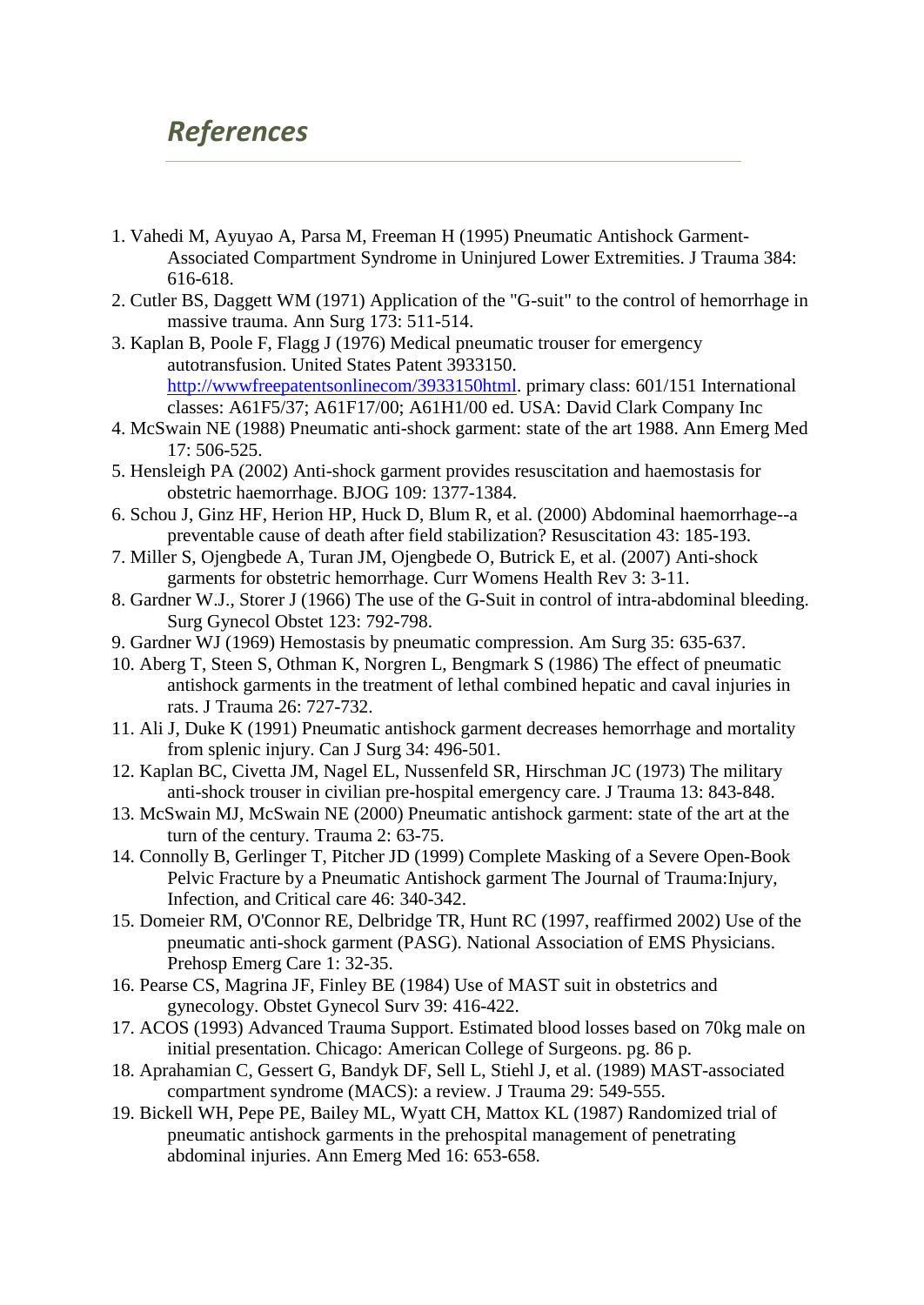- 20. Brotman S, Browner BD, Cox EF (1982) MAS trousers improperly applied causing a compartment syndrome in lower-extremity trauma. J Trauma 22: 598-599.
- <span id="page-9-1"></span>21. Mattox KL, Bickell W, Pepe PE, Burch J, Feliciano D (1989) Prospective MAST study in 911 patients. J Trauma 29: 1104-1111.
- 22. Maull KI, Capehart JE, Cardea JA, Haynes BW, Jr. (1981) Limb loss following Military Anti-Shock Trousers (MAST) application. J Trauma 21: 60-62.
- <span id="page-9-10"></span>23. Pelligra R, Sandberg EC (1979) Control of intractable abdominal bleeding by external counterpressure. Jama 241: 708-713.
- <span id="page-9-5"></span>24. Pepe PE (2000) Controversies in the prehospital management of major trauma. Emerg Med 12: 180-189.
- <span id="page-9-0"></span>25. Pepe PE, Bass RR, Mattox KL (1986) Clinical trials of the pneumatic antishock garment in the urban prehospital setting. Ann Emerg Med 15: 1407-1410.
- <span id="page-9-2"></span>26. Chang FC, Harrison PB, Beech RR, Helmer SD (1995) PASG: does it help in the management of traumatic shock? J Trauma 39: 453-456.
- <span id="page-9-3"></span>27. Dickinson K, Roberts I (2000) Medical anti-shock trousers (pneumatic anti-shock garments) for circulatory support in patients with trauma. Cochrane Database Syst Rev: CD001856.
- <span id="page-9-4"></span>28. Miller S, Hensleigh P (2006) Chapter 14: Non-pneumatic Anti-shock Garment for Obstetric Hemorrhage. An International Federation of Obstetrics and Gynecology (FIGO) Book *Postpartum Hemorrhage: New Thoughts, New Approaches*. London, UK: Sapiens Publications. pp. 136-146.
- <span id="page-9-6"></span>29. Chang K, Dunford J, Hoyt D, Rosen P (1996) MAST 96. J Emerg Med 14: 419-424.
- <span id="page-9-7"></span>30. Mackersie RC, Christensen JM, Lewis FR (1984) The prehospital use of external counterpressure: does MAST make a difference? J Trauma 24: 882-888.
- <span id="page-9-8"></span>31. Bledsoe B (2003) EMS Myth #1: Medical Anti-Shock Trousers (MAST) autotransfuse a significant amount of blood and save lives. EMS Magazine posted Nov 17, 2005 at: <http://publicsafetycom/article/articlejsp?id=2024&sitesection=5>
- <span id="page-9-9"></span>32. Brennan V, Burba A, Gallagher J, Garcia B, Pakora D, et al. (2006) Paramedic Certification Exam. New York: Learning Express.
- <span id="page-9-11"></span>33. Gardner WJ. T, HP., Dohn, DF. (1958) Acute blood loss requiring 58 transfusions. JAMA 167: 985-986.
- 34. Hall M, 3rd, Marshall JR (1979) The gravity suit: a major advance in management of gynecologic blood loss. Obstet Gynecol 53: 247-250.
- 35. Sandberg EC, Pelligra R (1983) The medical antigravity suit for management of surgically uncontrollable bleeding associated with abdominal pregnancy. Am J Obstet Gynecol 146: 519-525.
- 36. Andrae B, Eriksson LG, Skoog G (1999) Anti-shock trousers (MAST) and transcatheter embolization in the management of massive obstetrics hemorrhage. A report of two cases. Acta Obstet Gynecol Scand 78: 740-741.
- 37. Ramachandran K, Kirk P (2004) Massive hemorrhage in a previously undiagnosed abdominal pregnancy presenting for elective cesarean delivery. Canadian Journal of Anaesthesia 51: 57-61.
- <span id="page-9-12"></span>38. Hauswald M, Greene ER (2003) Regional blood flow after pneumatic anti-shock garment inflation. Prehosp Emerg Care 7: 225-228.
- <span id="page-9-13"></span>39. Quinot J, Cantais, E., Kaiser, E. (2001) Le pantalon antichoc: A-ti-il reelement une place dans le traitement du choc? Medecine d'urgence: 119-126.
- <span id="page-9-14"></span>40. Hauswald M, Williamson MR, Baty GM, Kerr NL, Edgar-Mied VL (2010) Use of an improvised pneumatic anti-shock garment and a non-pneumatic anti-shock garment to control pelvic blood flow. Int J Emerg Med 3: 173-175.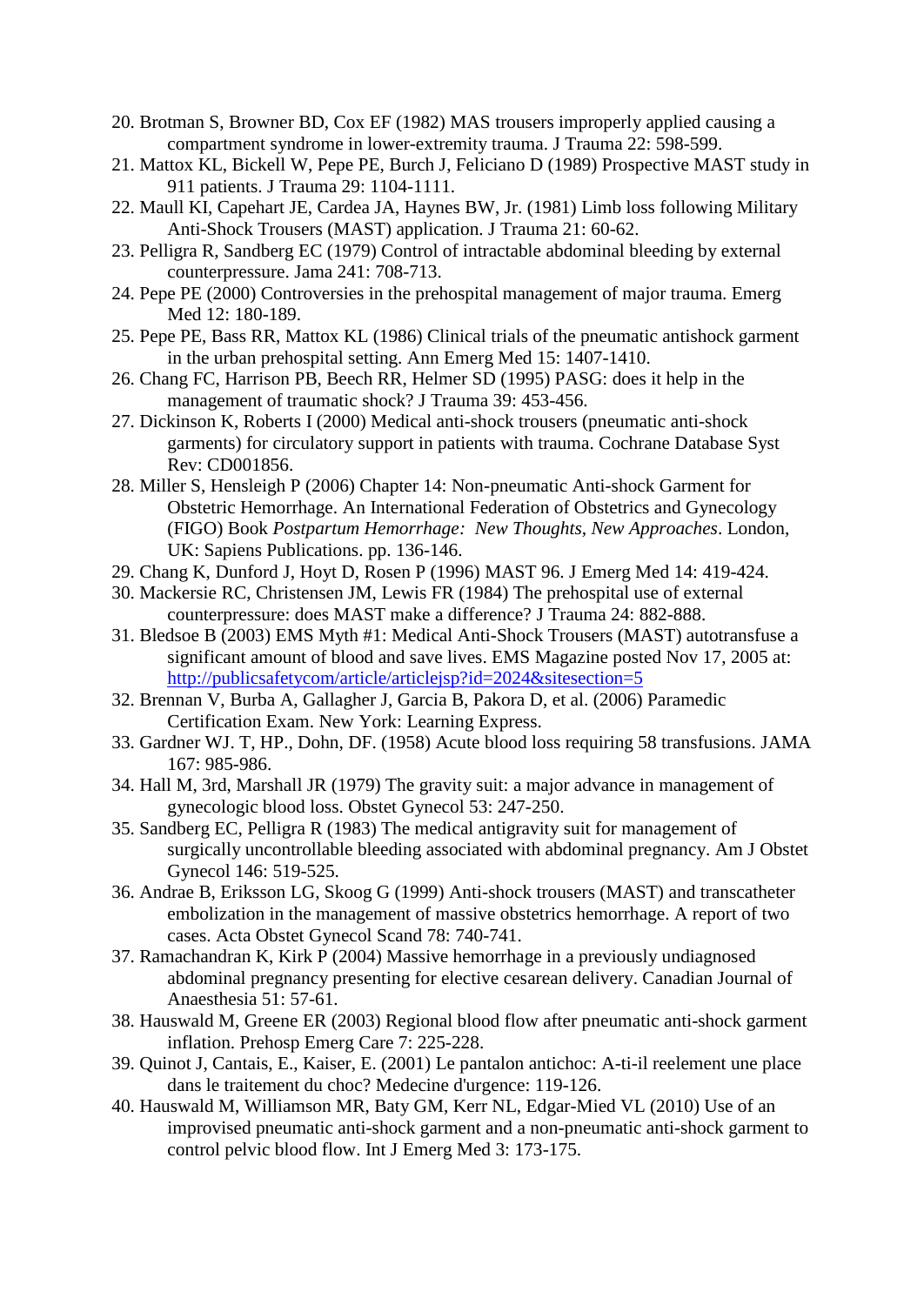- <span id="page-10-0"></span>41. Haggerty J (1996) Anti Shock Garment. National Aeronautical Space Administration, Office of Space Access and Technology, Commercial Development and Technology Transfer Division.
- <span id="page-10-1"></span>42. Miller S, Hamza S, Bray EH, Lester F, Nada K, et al. (2006) First aid for obstetric haemorrhage: the pilot study of the non-pneumatic anti-shock garment in Egypt. BJOG 113: 424-429.
- <span id="page-10-5"></span>43. Miller S, Turan JM, Dau K, Fathalla M, Mourad M, et al. (2007) Use of the nonpneumatic anti-shock garment (NASG) to reduce blood loss and time to recovery from shock for women with obstetric haemorrhage in Egypt. Glob Public Health 2: 110-124.
- 44. Brees C, Hensleigh PA, Miller S, Pelligra R (2004) A non-inflatable anti-shock garment for obstetric hemorrhage. IJGO 87: 119-124.
- 45. El-Sayed Y, Brodzinsky L, Collins JF, Munro I, Helmer A, et al. Incorporation of the Non-Pneumatic Anti-Shock Garment (NASG) in the management of postpartum haemorrhage and shock at a tertiary level hospital; 2006 November 5-10; Kuala Lumpur.
- 46. Miller S, Lester F, Hensleigh P (2004) Prevention and treatment of postpartum hemorrhage: new advances for low-resource settings. J Midwifery Womens Health 49: 283-292.
- 47. Miller S, Turan JM, Ojengbede A, Ojengbede O, Fathalla M, et al. (2006) The pilot study of the non-pneumatic anti-shock garment (NASG) in women with severe obstetric hemorrhage: Combined results from Egypt and Nigeria. IJGO 94: S154-S156.
- <span id="page-10-2"></span>48. David Clark Company Inc (1997) Medical Anti-Shock Trouser (MAST), Instruction Manual.
- <span id="page-10-3"></span>49. Thaddeus S, Maine D (1994) Too far to walk: maternal mortality in context. Soc Sci Med 38: 1091-1110.
- 50. Lalonde AB, Daviss BA, Acosta A, Herschderfer K (2006) Postpartum hemorrhage today: ICM/FIGO initiative 2004-2006. Int J Gynaecol Obstet 94: 243-253.
- 51. ten Hoope-Bender P, Liljestrand J, MacDonagh S (2006) Human resources and access to maternal health care. Int J Gynaecol Obstet 94: 226-233.
- <span id="page-10-4"></span>52. (1993) Pneumatic Antishock Garment (PASG), Training DVD. Winnetka, IL: Brookside Associates, Medical Education Division. United States Army.
- 53. (1999) Guidelines for the use and application of Pneumatic Anti-Shock Garments (MAST). Fairfield, Connecticut. Accessed online at: <http://www.jhpcems.com/downloads.htm:> Southwestern Connecticut Emergency Medical Services Council, Inc.
- 54. IAS (2005) Immediate Action Services Newsletter. Section 5: PASG and IV (12-1) Clinics. Joint Hospital Planning Council. Volume 2, Edition 3
- 55. Pelligra R (1994) Non-pneumatic antishock garment use. Emergency: 53-56.
- 56. Gavriely N Is MAST a must? available at: [http://wwwohkmedcom/Products\\_A-](http://wwwohkmedcom/Products_A-TT_ClinicalStudhtml)[TT\\_ClinicalStudhtml.](http://wwwohkmedcom/Products_A-TT_ClinicalStudhtml)
- 57. (2008) Life Medical Supplier: M.A.S.T. Anti Shock Trousers.
- 58. Lives S (2008) Life Support Products MAST Trousers. Accessed online at: [http://www.savelives.com/cgi-bin/instock.pl?group=10&subgroup=10.](http://www.savelives.com/cgi-bin/instock.pl?group=10&subgroup=10) Old Saybrook, CT USA: Savelives.com/Common Centes EMS Supply.
- 59. Miller S (2007) Using the NASG as First Aid in Obstetric Hemorrhage and Hypovolemic Shock: Doctors' Training DVD. San Anselmo,CA USA: Docfilms, Inc.
- 60. Miller S, Ojengbede O, Turan J, Morhason-Bello I, Fabamwo O, et al. Non-pneumatic Anti-shock Garment Decreases Mortality from Obstetric Haemorrhage in Nigeria; 2007; London, UK.